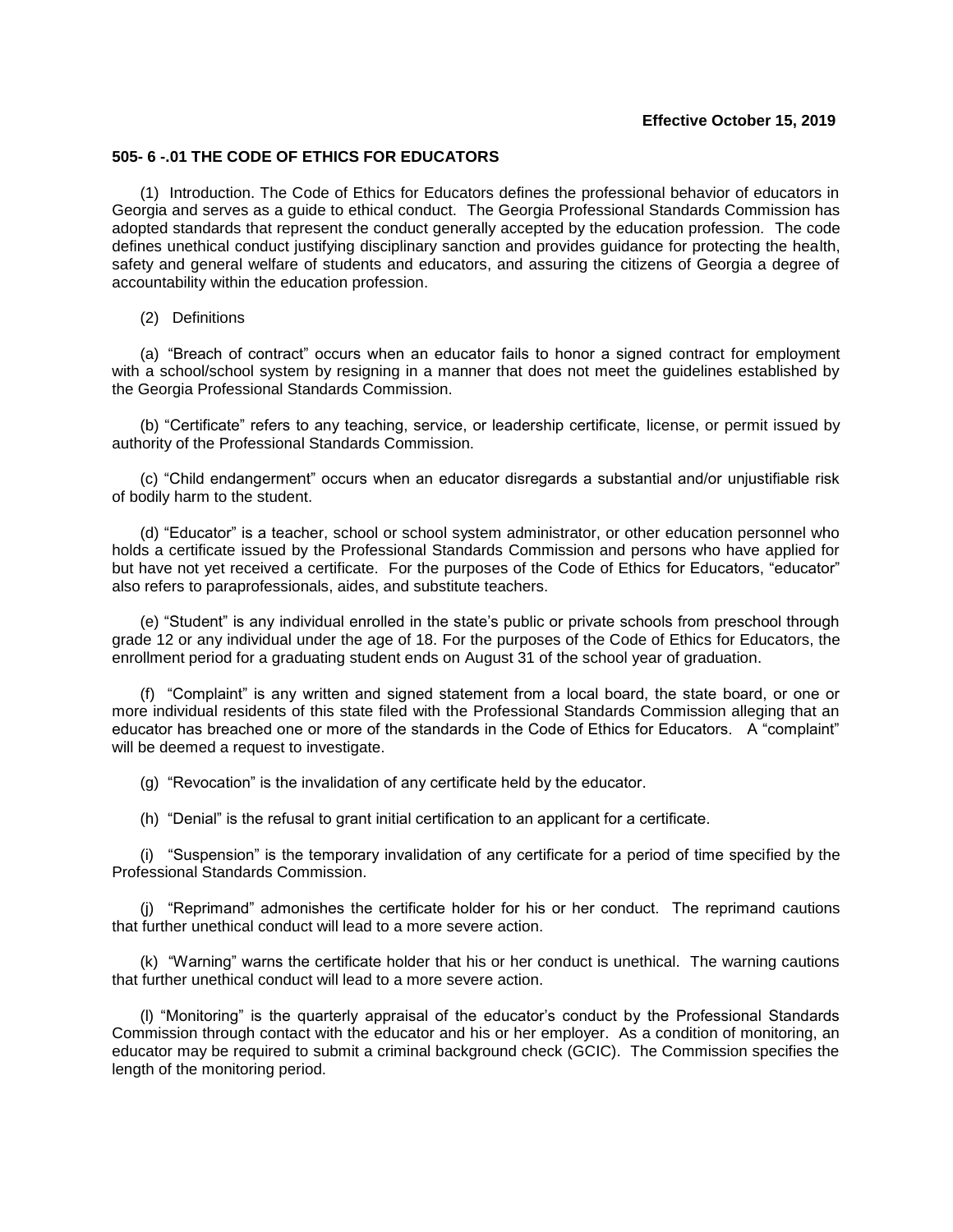(m) "No Probable Cause" is a determination by the Professional Standards Commission that, after a preliminary investigation, either no further action need be taken or no cause exists to recommend disciplinary action.

(3) Standards

 (a) Standard 1: **Legal Compliance** - An educator shall abide by federal, state, and local laws and statutes. Unethical conduct includes but is not limited to the commission or conviction of a felony or of any crime involving moral turpitude; of any other criminal offense involving the manufacture, distribution, trafficking, sale, or possession of a controlled substance or marijuana as provided for in Chapter 13 of Title 16; or of any other sexual offense as provided for in Code Section 16-6-1 through 16-6-17, 16-6-20, 16-6-22.2, or 16-12-100; or any other laws applicable to the profession. As used herein, conviction includes a finding or verdict of guilty, or a plea of *nolo contendere*, regardless of whether an appeal of the conviction has been sought; a situation where first offender treatment without adjudication of guilt pursuant to the charge was granted; and a situation where an adjudication of guilt or sentence was otherwise withheld or not entered on the charge or the charge was otherwise disposed of in a similar manner in any jurisdiction.

(b) Standard 2: **Conduct with Students** - An educator shall always maintain a professional relationship with all students, both in and outside the classroom. Unethical conduct includes but is not limited to:

- 1. committing any act of child abuse, including physical and verbal abuse;
- 2. committing any act of cruelty to children or any act of child endangerment;
- 3. committing any sexual act with a student or soliciting such from a student;

4. engaging in or permitting harassment of or misconduct toward a student that would violate a state or federal law;

5. soliciting, encouraging, or consummating an inappropriate written, verbal, electronic, or physical relationship with a student;

6. furnishing tobacco, alcohol, or illegal/unauthorized drugs to any student; or

7. failing to prevent the use of alcohol or illegal or unauthorized drugs by students under the educator's supervision (including but not limited to at the educator's residence or any other private setting).

(c) Standard 3: **Alcohol or Drugs** - An educator shall refrain from the use of alcohol or illegal or unauthorized drugs during the course of professional practice. Unethical conduct includes but is not limited to:

1. being on school or Local Unit of Administration (LUA)/school district premises or at a school or a LUA/school district-related activity while under the influence of, possessing, using, or consuming illegal or unauthorized drugs; and

2. being on school or LUA/school district premises or at a school-related activity involving students while under the influence of, possessing, or consuming alcohol. A school-related activity includes, but is not limited to, any activity sponsored by the school or school system (booster clubs, parent-teacher organizations, or any activity designed to enhance the school curriculum i.e. Foreign Language trips, etc).

(i) For the purposes of this standard, an educator shall be considered "under the influence" if the educator exhibits one or more of the following indicators, including but not limited to: slurred speech,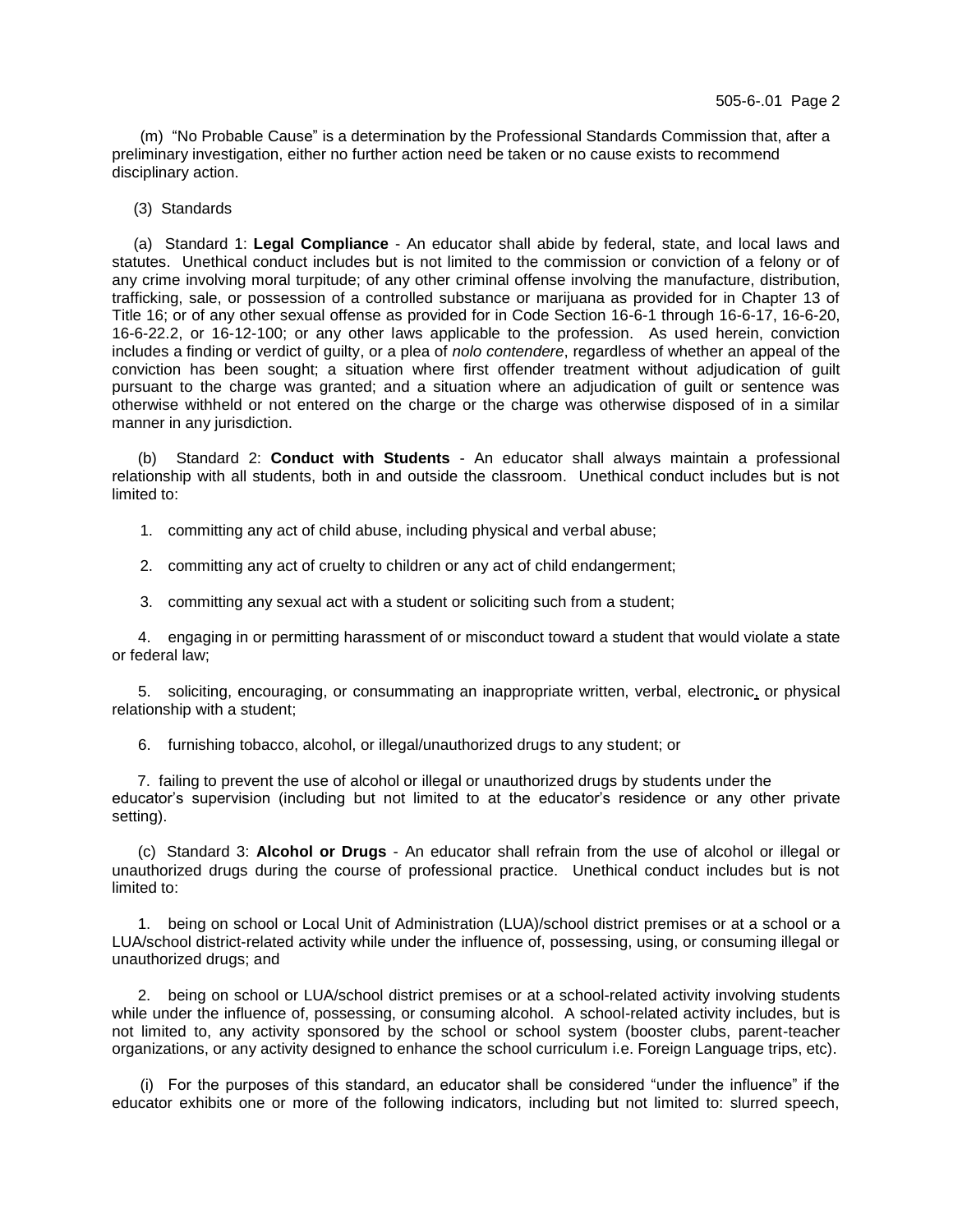enlarged pupils, bloodshot eyes, general personality changes, lack of physical coordination, poor motor skills, memory problems, concentration problems, etc.

(d) Standard 4: **Honesty** - An educator shall exemplify honesty and integrity in the course of professional practice. Unethical conduct includes but is not limited to, falsifying, misrepresenting, or omitting:

1. professional qualifications, criminal history, college or staff development credit and/or degrees, academic award, and employment history;

2. information submitted to federal, state, local school districts and other governmental agencies;

- 3. information regarding the evaluation of students and/or personnel;
- 4. reasons for absences or leaves;
- 5. information submitted in the course of an official inquiry/investigation; and
- 6. information submitted in the course of professional practice.

(e) Standard 5: **Public Funds and Property** - An educator entrusted with public funds and property shall honor that trust with a high level of honesty, accuracy, and responsibility. Unethical conduct includes but is not limited to:

- 1. misusing public or school-related funds;
- 2. failing to account for funds collected from students or parents;

3. submitting fraudulent requests or documentation for reimbursement of expenses or for pay (including fraudulent or purchased degrees, documents, or coursework);

4. co-mingling public or school-related funds with personal funds or checking accounts; and

5. using school or school district property without the approval of the local board of education/governing board or authorized designee.

(f) Standard 6: **Remunerative Conduct** - An educator shall maintain integrity with students, colleagues, parents, patrons, or businesses when accepting gifts, gratuities, favors, and additional compensation. Unethical conduct includes but is not limited to:

1. soliciting students or parents of students, or school or LUA/school district personnel, to purchase equipment, supplies, or services from the educator or to participate in activities that financially benefit the educator unless approved by the local board of education/governing board or authorized designee;

2. accepting gifts from vendors or potential vendors for personal use or gain where there may be the appearance of a conflict of interest;

3. tutoring students assigned to the educator for remuneration unless approved by the local board of education/governing board or authorized designee; and

4. coaching, instructing, promoting athletic camps, summer leagues, etc. that involves students in an educator's school system and from whom the educator receives remuneration unless approved by the local board of education/governing board or authorized designee. These types of activities must be in compliance with all rules and regulations of the Georgia High School Association.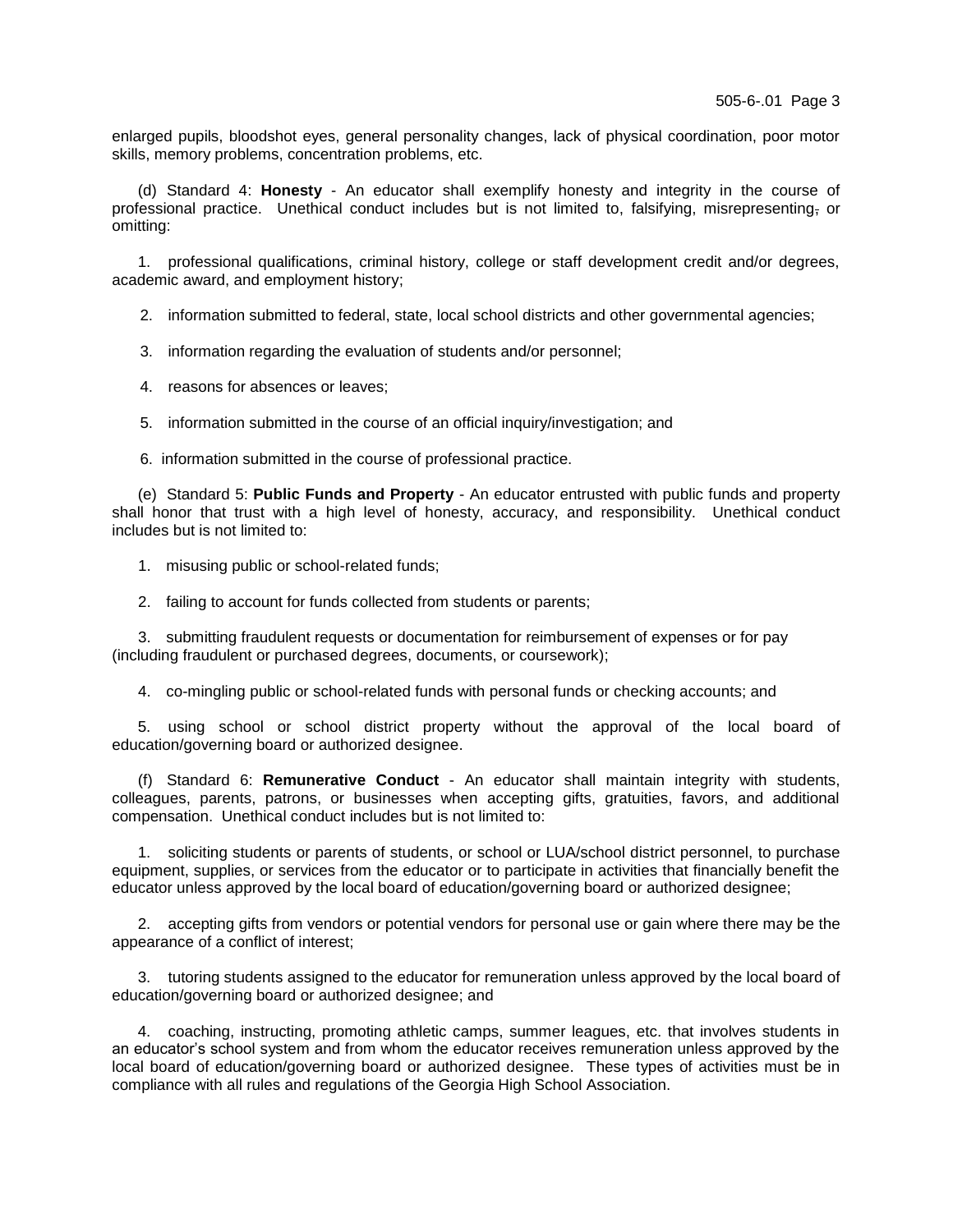(g) Standard 7: **Confidential Information** - An educator shall comply with state and federal laws and state school board policies relating to the confidentiality of student and personnel records, standardized test material and other information. Unethical conduct includes but is not limited to:

1. sharing of confidential information concerning student academic and disciplinary records, health and medical information, family status and/or income, and assessment/testing results unless disclosure is required or permitted by law;

2. sharing of confidential information restricted by state or federal law;

3. violation of confidentiality agreements related to standardized testing including copying or teaching identified test items, publishing or distributing test items or answers, discussing test items, violating local school system or state directions for the use of tests or test items, etc.; and

4. violation of other confidentiality agreements required by state or local policy.

(h) Standard 8: **Required Reports** - An educator shall file reports of a breach of one or more of the standards in the Code of Ethics for Educators, child abuse (O.C.G.A. §19-7-5), or any other required report. Unethical conduct includes but is not limited to:

1. failure to report all requested information on documents required by the Commission when applying for or renewing any certificate with the Commission;

2. failure to make a required report of a violation of one or more standards of the Code of Ethics for educators of which they have personal knowledge as soon as possible but no later than ninety (90) days from the date the educator became aware of an alleged breach unless the law or local procedures require reporting sooner; and

3. failure to make a required report of any violation of state or federal law soon as possible but no later than ninety (90) days from the date the educator became aware of an alleged breach unless the law or local procedures require reporting sooner. These reports include but are not limited to: murder, voluntary manslaughter, aggravated assault, aggravated battery, kidnapping, any sexual offense, any sexual exploitation of a minor, any offense involving a controlled substance and any abuse of a child if an educator has reasonable cause to believe that a child has been abused.

 (i) Standard 9: **Professional Conduct** - An educator shall demonstrate conduct that follows generally recognized professional standards and preserves the dignity and integrity of the education profession. Unethical conduct includes but is not limited to a resignation that would equate to a breach of contract; any conduct that impairs and/or diminishes the certificate holder's ability to function professionally in his or her employment position; or behavior or conduct that is detrimental to the health, welfare, discipline, or morals of students.

 (j)Standard 10: **Testing** - An educator shall administer state-mandated assessments fairly and ethically. Unethical conduct includes but is not limited to:

- 1. committing any act that breaches Test Security; and
- 2. compromising the integrity of the assessment.
- (4) Reporting

 (a) Educators are required to report a breach of one or more of the Standards in the Code of Ethics for Educators as soon as possible but no later than ninety (90) days from the date the educator became aware of an alleged breach unless the law or local procedures require reporting sooner. Educators should be aware of legal requirements and local policies and procedures for reporting unethical conduct.